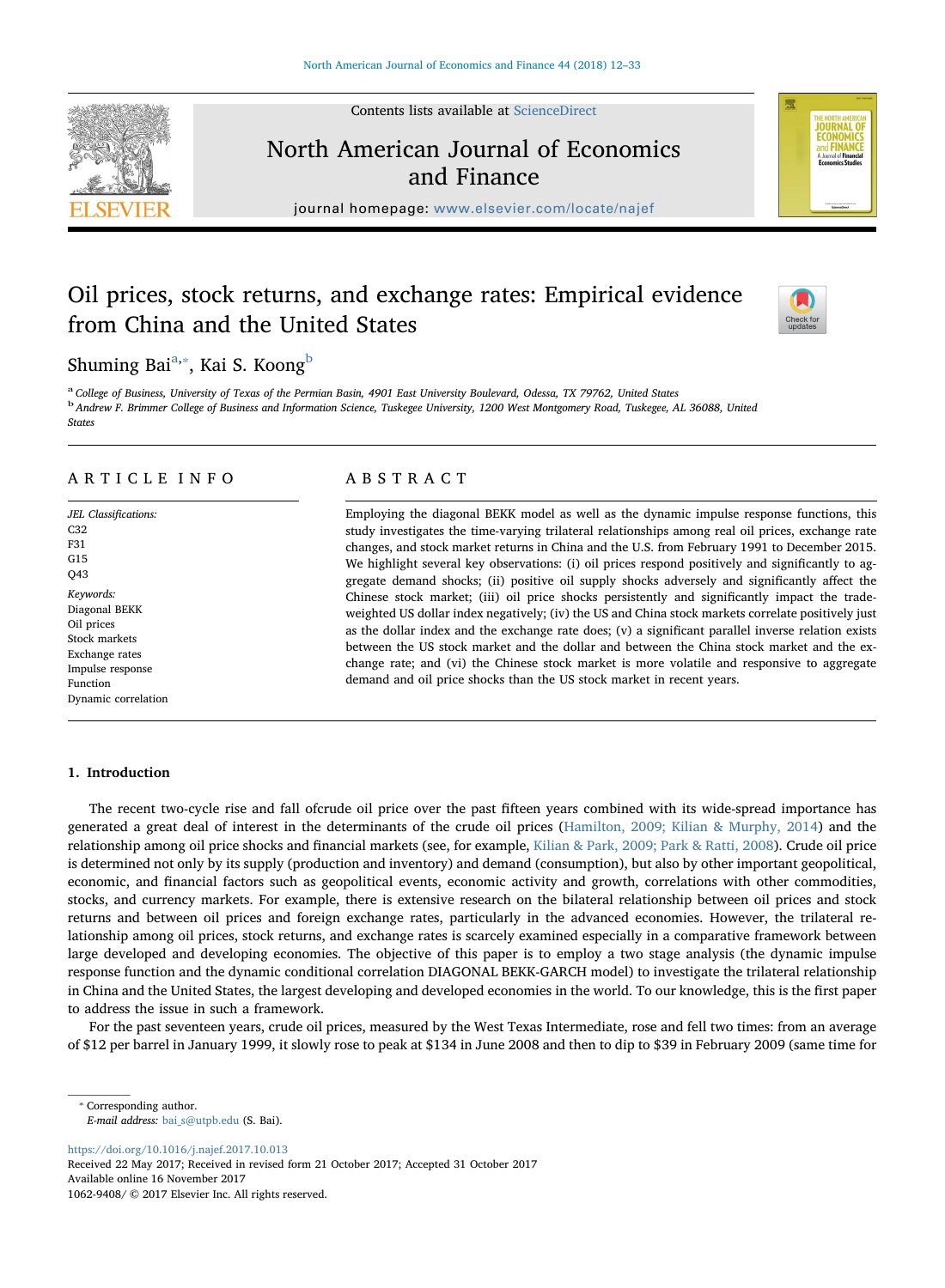the U.S. stocks' bottom) and rose again to \$106 in June 2014 to drop again to \$37 by the end of 2015. The Chinese stock market seemed to have two sharp rises and falls around similar periods as those for the crude oil, but with greater volatility and with opposite direction for the 2014–2015 period. After some big ups and downs during its debut years from 1992 to 1994, the Shanghai Composite index experienced a slow and varied rise to \$268 in May 2001 and then an extended shallow fall to \$128 in May 2005. From there it rose sharply to top at \$798 in October 2007 (before oil peak but same time as the U.S. market hike) to plummet to 253 points in October 2008 (ahead of oil dip). It then increased again with extensive oscillation to steep rise to 744 points in May 2015 and dropped again to 480 points in September 2015 (same time for the U.S. market lows). For the U.S. stock market, it had two distinctive turning points, one at the dot com bubble in May 2000 (1518 points) and the other before the global financial crisis in October 2007 (1549), same time as the Chinese stock peak). Compared with the Chinese stocks, the U.S. stock market grew higher and longer and with clearer pattern and more momentum. From 1279 points in January 1999, the S&P 500 rose to 1518 in August 2000 to drop to 815 in September 2002. It rose again to peak at 1549 in October 2007 (as the Chinese stocks did) to fast plunge to its nadir of 735 in February 2009 (same time oil bottomed) and then to rise extraordinarily high reaching 2044 points by the end of 2015 (see Fig. 1).

The Chinese stocks shared some similar turning points as the U.S S&P 500 when both peaked in October 2007 before plummeted during the global financial crisis. Both stock markets seemed to have served as leading indicators and signaled the upcoming crash for the crude market. The stock markets pulled oil prices down as the demand from the largest economies, especially China, had been softened enough to weaken the crude prices. This represented the global demand-driven (weak demand) impact on crude oil prices.

On the exchange rate side, the U.S. dollar index, the numeraire for many commodities as measured by the U.S. dollar value relative to that of its most significant trading partners, jumped from 95 in January 1999 reaching 113 in February 2002 to be bottomed at 70 in March 2008, and climbed up again to 94 by the end of 2015 to return to square one of 1999. The U.S. dollar to Chinese yuan (renminbi) exchange rate (USD-CNY) movement behaved differently as renminbi implemented fixed exchange rate regime: from the nominal exchange rate of RMB 5.7 per dollar prior 1994 to 8.7 per dollar in 1994 when China adopted a new managed-float regime by devaluating dramatically the exchange rate. The USD-CNY exchange rate stayed around 8.27 yuan per USD until June 2005, when China administered a new managed float and switched the peg from the U.S. dollar to a basket of currencies. Under the dollar-pegging system, China achieved remarkable current account surpluses as well as capital account surpluses in all the years except for 1998, leading the real exchange rate to appreciate steadily (Huang & Wang, 2004). Since July 2005, the renminbi was allowed to fluctuate within certain bands on a daily basis. The renminbi has been appreciating against the U.S. dollar reaching a peak of 6.05 yuan per USD in January 2014 and then to 6.45 yuan per dollar by the end of 2015, a 22 percent appreciation over the 15 year period (see Figs. 2 and 3).

Understanding the interdependent relationship among the three largest financial markets (energy, stock, and currency) in these two largest economies is important because the information can help guide financial and investment decisions particularly in the emerging economies like China as it is assuming greater role and eminence in the global financial and political arena, especially in both oil and foreign exchange markets. In addition, China's fast and energy-intensive growth propelled by consistent trading surplus with a fixed USD-CNY exchange rate before July 2005 created a great demand for energy and could contribute to the oil price rise to certain extent.

In the global energy arena, China has quickly risen to the top ranks in global energy demand over the past few years due to its large-size population and fast-growing economy. According to the U.S. Energy Information Administration (2015), China has become the global second-largest oil consumer behind the United States in recent years. China also grew to surpass the United States at the end of 2013 as the world's largest net importer of petroleum and other liquids. These changes, along with a remarkable double digit growth rate of gross domestic product for the past three decades (Bloomberg, 2010), has earned China a greater influence in the world especially in the areas of dominance of international trade, large hoard of foreign exchange reserves, sizable ownership of the United States government debt, and its substantial demand for energy products including crude oil. China's growth has impact on commodity prices.

Effective October 1, 2016, the Chinese renminbi has been approved by the International Monetary Fund (IMF, April 6, 2016) to be included as a fifth currency in the Special Drawing Rights (SDR) basket, a global supplementary reserve asset. This will allow the



Fig. 1. Time-series plots of oil prices and stock prices (original data), 1991:01-2015:12.